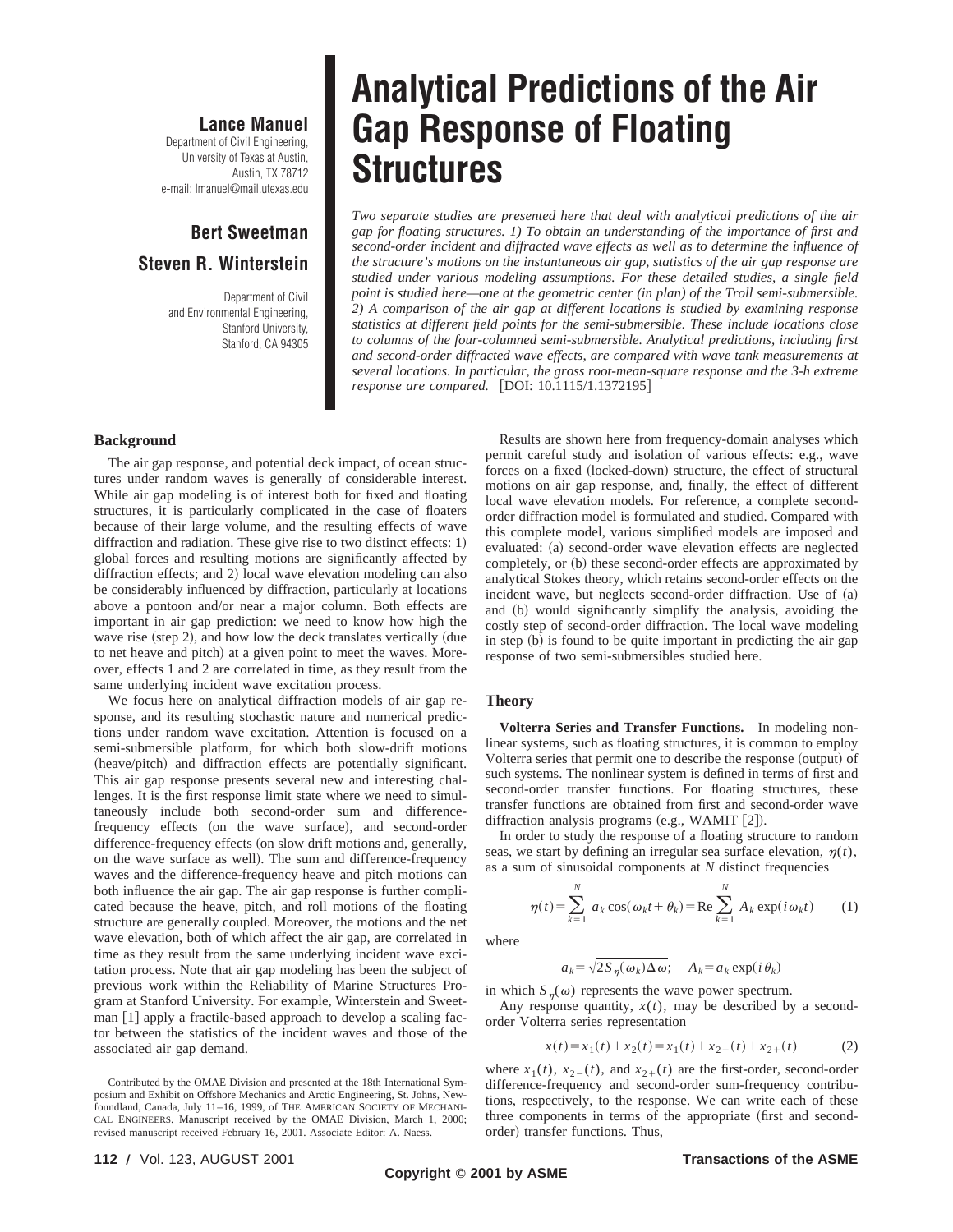$$
x_1(t) = \text{Re} \sum_{k=1}^{N} A_k H_k^{(1)} \exp(i \omega_k t)
$$
  

$$
x_{2-}(t) = \text{Re} \sum_{k=1}^{N} \sum_{l=1}^{N} A_k A_l^* H_{kl}^{(2-)} \exp[i (\omega_k - \omega_l) t]
$$
(3)  

$$
x_{2+}(t) = \text{Re} \sum_{k=1}^{N} \sum_{l=1}^{N} A_k A_l H_{kl}^{(2+)} \exp[i (\omega_k + \omega_l) t]
$$

In Eq. (3),  $H_k^{(1)}$  denotes the first-order transfer function, while  $H_k^{(2+)}$  and  $H_k^{(2-)}$  are the second-order sum and differencefrequency transfer functions. Also, these transfer functions can describe any quantity of interest such as wave loads, platform motions, forces, etc.

**Response Moments and Extremes.** In the reliability analysis of offshore structures, response quantities of interest include extremes and fatigue damage. Exact statistics of these quantities are not known even for linear (Gaussian) responses, much less for second-order Volterra models such as we use here. Hence, we must approximate these quantities, using limited response statistics for the total (first plus second-order) process given by Eqs.  $(2)$ and  $(3)$ . We choose here to characterize the total response process by its first four statistical moments (mean, standard deviation, skewness, and kurtosis), which are then used to estimate response extremes. These first four statistical moments of the response are defined as

$$
m_x = E[x(t)]
$$
  
\n
$$
\sigma_x^2 = E[(x(t) - m_x)^2]
$$
  
\n
$$
\alpha_{3x} = E[(x(t) - m_x)^3]/\sigma_x^3
$$
  
\n
$$
\alpha_{4x} = E[(x(t) - m_x)^4]/\sigma_x^4
$$
\n(4)

In order to obtain moments of the response process given in Eqs. (2) and (3), it is convenient to rewrite  $x(t)$  in terms of standard Gaussian processes,  $u_j(t)$ . In general, whether second-order diffraction effects are included or neglected, the first and secondorder processes,  $x_1(t)$  and  $x_2(t)$ , can be rewritten in terms of the standard Gaussian processes,  $u_i(t)$ 

$$
x_1(t) = \sum_{j=1}^{2N} c_j u_j(t)
$$
  
\n
$$
x_2(t) = \sum_{j=1}^{2N} \lambda_j u_j^2(t)
$$
\n(5)

in which *N* is the number of frequency components of  $x_1(t)$ . The coefficients  $c_i$  and  $\lambda_i$  are obtained by solving an eigenvalue problem of size *N* for problems involving difference or sum frequencies only  $[3,4]$ , or of size 2*N* for problems—such as these air gap response problems—which involve both (e.g., [5]). The resulting moments of *x* can be found directly from the coefficients  $c_i$  and  $\lambda_i$ in Eq.  $(5)$ 

$$
m_{x} = \sum_{j=1}^{2N} \lambda_{j}
$$
  
\n
$$
\sigma_{x}^{2} = \sum_{j=1}^{2N} (c_{j}^{2} + \lambda_{j}^{2})
$$
  
\n
$$
\alpha_{3x} = \frac{1}{\sigma_{x}^{3}} \sum_{j=1}^{2N} (6c_{j}^{2}\lambda_{j} + 8\lambda_{j}^{3})
$$
  
\n
$$
\alpha_{4x} = 3 + \frac{1}{\sigma_{x}^{4}} \sum_{j=1}^{2N} (48c_{j}^{2}\lambda_{j}^{2} + 48\lambda_{j}^{4})
$$
 (6)

Once these response moments are found, the response process  $x(t)$  is assumed to be related to a standard Gaussian process  $u(t)$ using a Hermite transformation model [6]

$$
x(t) = g(u(t))
$$
  
=  $m_x + \kappa \sigma_x [u(t) + c_{3H}((u(t))^2 - 1) + c_{4H}((u(t))^3 - 3u(t))]$  (7)

in which  $c_{3H}$  and  $c_{4H}$  are chosen to preserve the skewness and kurtosis of  $x(t)$ , and  $\kappa = (1 + 2c_{3H}^2 + 6c_{4H}^2)^{-1/2}$  is chosen to preserve the standard deviation of *x*(*t*).

The key assumption of Eq.  $(7)$  is that it relates the actual non-Gaussian response,  $x(t)$ , to a standard Gaussian response,  $u(t)$ , at each point in time. It follows that for any realizations of these processes over time *T*, their respective extreme values—denoted  $X_{\text{max},T}$  and  $U_{\text{max},T}$ —are related by the same functional transformation, *g*

$$
X_{\max,T} = g(U_{\max,T})\tag{7a}
$$

(Note that in practice, the cubic transformation  $g$  is constrained to remain monotonic, so that extrema of  $u(t)$  and  $x(t)$  are ensured to map directly.)

Finally, since Eq.  $(7a)$  applies to each realization of  $X_{\text{max},T}$  and  $U_{\text{max},T}$ , the same relation must also apply to their *p*-fractile values, denoted  $x_{\text{max }T,p}$  and  $u_{\text{max }T,p}$ 

$$
x_{\max T,p} = g(u_{\max T,p})\tag{7b}
$$

It only remains to use standard results for Gaussian process theory to estimate  $u_{\text{max }T,p}$ . With the assumption of Poisson upcrossings  $[7]$ 

$$
P[U_{\text{max},T} < u] = \exp\left[-v_0 T \exp\left(-\frac{u^2}{2}\right)\right] \tag{7c}
$$

Setting this probability to  $p$  and solving for  $u$ , the corresponding *p*-fractile is found to be

$$
u_{\max T, p} = \left[2 \ln \left( \frac{\nu_0 T}{\ln(1/p)} \right) \right]^{1/2} \tag{8}
$$

where  $\nu_0$  is the average rate at which  $u(t)$ , and hence,  $x(t)$ , upcross their median values. Hence, the Hermite response estimate of extreme statistics—specifically, arbitrary fractiles of the maximum value in duration  $T$ —are found from Eq.  $(7)$ , using for  $u(t)$  the corresponding Gaussian extreme fractile from Eq.  $(8)$ .

**Air Gap Response.** In order to determine the instantaneous air gap, it is useful first to consider the net wave elevation,  $\eta_{\text{NET}}(t)$ , with respect to a fixed origin. The logical next step is to consider the relative wave elevation,  $r(t)$ , measured with respect to the moving structure

$$
r(t) = \eta_{\text{NET}}(t) - \delta(t) \tag{9}
$$

At the field point of interest,  $(x, y)$ ,  $\delta(t)$  denotes the net vertical displacement, which, in turn, is generally given in terms of the heave  $(\xi_3)$ , roll  $(\xi_4)$ , and pitch  $(\xi_5)$  motions

$$
\delta(t) = \xi_3(t) + y \cdot \xi_4(t) - x \cdot \xi_5(t)
$$
 (10)

The available air gap  $a(t)$  is the difference between the still-water air gap,  $a_0$ , and the relative wave,  $r(t)$ 

$$
a(t) = a_0 - r(t) \tag{11}
$$

In Fig. 1, a schematic diagram is shown where various quantities defined in Eqs.  $(9)$  to  $(11)$  needed to define the air gap response are indicated.

The instantaneous net wave elevation,  $\eta_{\text{NET}}(t)$ , in Eq. (9) is a result of both the incident waves that would occur if the structure were not present, and the diffracted waves that arise because of the presence of the structure that alters the flow field

**Journal of Offshore Mechanics and Arctic Engineering AUGUST 2001, Vol. 123 / 113**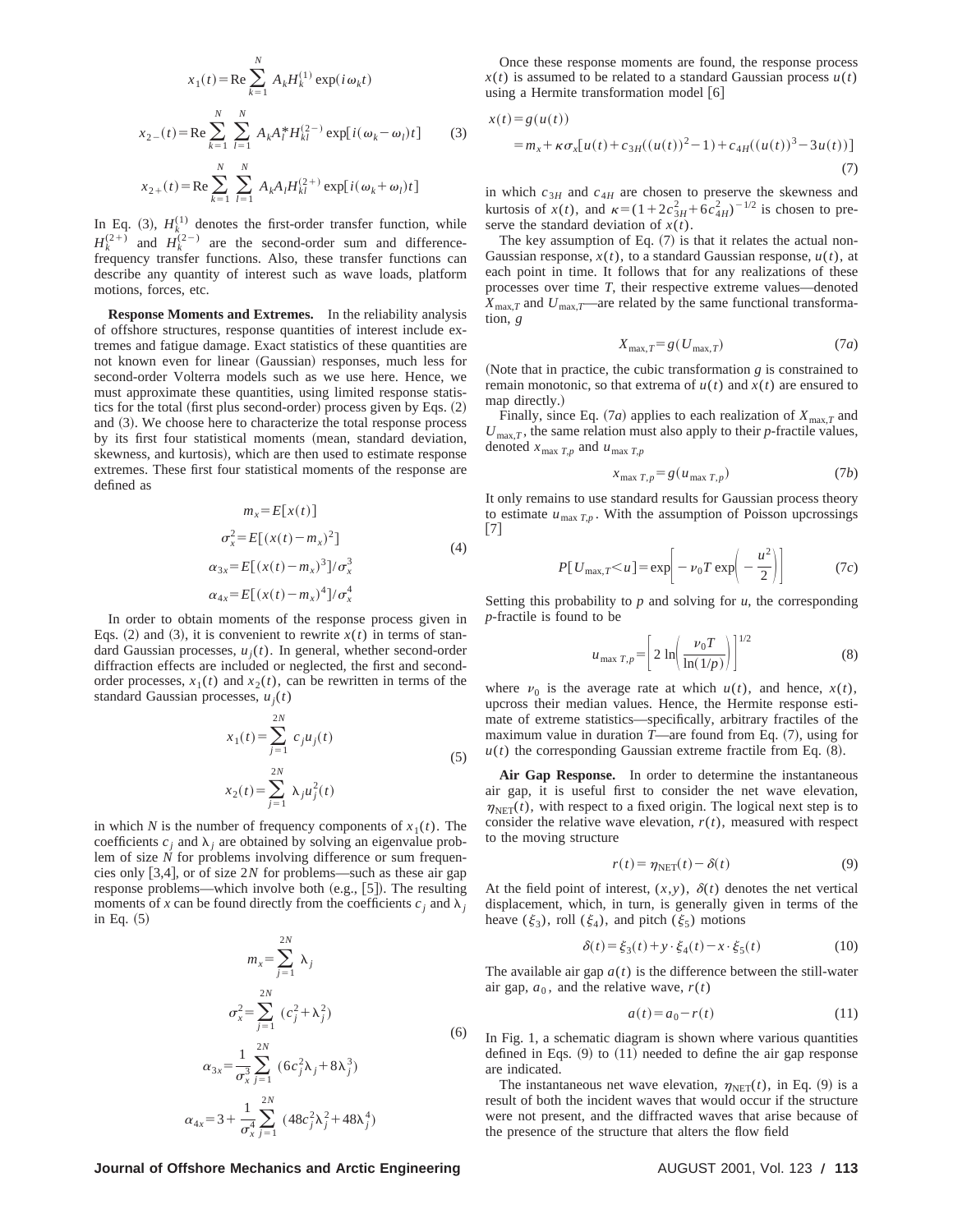

**Fig. 1** Definition of the instantaneous air gap,  $a(t)$ , in terms of **the net wave elevation and the net vertical displacement**

$$
\eta_{NET}(t) = \eta_{1,NET}(t) + \eta_{2,NET}(t)
$$
  
\n
$$
\eta_{1,NET}(t) = \eta_{1,I}(t) + \eta_{1,D}(t)
$$
  
\n
$$
\eta_{2,NET}(t) = \eta_{2,I}(t) + \eta_{2,D}(t)
$$
\n(12)

In Eq.  $(12)$ , we see that the net wave elevation is made up of first and second-order waves: moreover, individually the incident waves (subscript:  $I$ ) and the diffracted waves (subscript:  $D$ ) will contribute to the first and second-order waves. The first-order incident wave  $\eta_{1,I}$  is modeled here as a stationary Gaussian process, and consistent values of  $\eta_{1,D}$ ,  $\eta_{2,I}$ , and  $\eta_{2,D}$  are calculated from hydrodynamic theory. Note that this second-order diffraction term is likely to be the most expensive quantity to calculate within the numerical, boundary-value diffraction analysis. It is also perhaps the quantity most subject to questions of adequate modeling, meshing, etc. Therefore, we shall study here the adequacy of a "hybrid" model that omits  $\eta_{2,D}$ ; i.e., retaining incident wave effects to second order, but diffraction corrections to first order only.

In Eq. (12), the first-order incident wave,  $\eta_{1I}$ , is the Gaussian input wave process, which was denoted  $\eta(t)$  for simplicity in Eq. (1). Also, we approximate the spectrum of  $\eta_{1,I}$  by that of the total incident wave,  $\eta_{1,I} + \eta_{2,I}$ . Differences between these spectra, due to second-order Stokes contributions, have been found to be generally negligible.

**Application of Methodology to Floating Structures.** The methodology using Volterra series models to describe the response of floating structures and the moment-based extreme estimation has been implemented in a post-processing analysis routine, TFPOP [8]. This routine uses first and second-order *force* transfer functions (from force calculations involving diffraction analysis) as well as added mass and damping (from first-order wave radiation). TFPOP combines these load transfer functions together with stiffness, damping, and inertia properties of the structure and, thus, constructs first and second-order transfer functions to any response quantity,  $x(t)$ . In general, an analysis can include forces/moments in any of six degrees of freedom and can be used to estimate response quantities such as motions, accelerations, tether tensions, etc. The implementation and its theoretical basis (second-order model with moment-based extremes and fatigue estimation) have been verified in several previous studies. The different structures analyzed include TLPs, semisubmersibles, and spar buoys. Cases studied included TLP responses that were sensitive to second-order high-frequency loads (e.g., tether fatigue and heave acceleration  $[5]$ ) as well as slow drift motions that were influenced by second-order low-frequency loads (e.g., surge motions of a TLP  $[5]$  and of a semi-submersible and a spar buoy [9]). Winterstein et al. [5] verifies the accuracy of the Hermite model, for both sum and difference-frequency applications, through detailed comparison with simulation. An associated study [10] shows the ability of these second-order models, with Newman's approximation, to accurately predict both slowdrift and wave-frequency motions found from spar buoy model tests.



**Fig. 2 Plan view showing four columns of the Troll semi**submersible and the three field points (Nos. 1, 5, and 6) studied

The air gap response, as described by Eqs.  $(9)$  through  $(12)$ , has been analyzed in an extended, air gap-specific analysis methodology, based on second-order Volterra series and Hermite extreme models [11]. This methodology permits one to selectively include or exclude the various contributions to the net wave elevation in Eq.  $(12)$ . Thus, one can study the relative influences of first versus second-order waves, and of incident versus diffracted waves.

#### **Platform Description**

The structure chosen for the numerical studies is the Troll concrete semi-submersible platform. Figure 2 shows a plan view of the platform that has four columns and plan dimensions, 100  $m\times100$  m. The still-water air gap is 25 m and the mean water depth is 325 m. Wave tank measurements of air gap were made at seven different field point locations. At these same locations, WA-MIT diffraction analyses were performed for waves with different headings and with wave periods ranging from 7.4 to 20.0 s. In the following, we discuss comparison of the air gap response statistics at three field point locations indicated by the numbers 1, 5, and 6 in Fig. 2.

#### **Results I: Parametric Study at Midpoint Location**

We first consider analytical predictions of the relative wave elevation for the Troll semi-submersible. We are interested here in predicting the influence of alternative modeling options in describing the relative wave. For the sake of this exercise, we will study the air gap at a location directly below the center of the platform. This is field point no. 1 in Fig. 2. We consider a single seastate of  $3$  h duration that is characterized by head seas  $(0 \text{ deg})$ heading) with a significant wave height of 10.6 m and a spectral peak period of 12.5 s. This is a seastate for which model tests are available for comparison.

To isolate the effects of incident and diffracted waves of first and second order, and the effect of net vertical motion, we consider the following cases:

- Case 0 Only first-order incident waves  $(\eta_{1,I})$  included; structure locked down (i.e., motions prevented,  $\delta=0$ ).
- Case 1 Only first and second-order incident waves  $(\eta_{1I})$  and  $\eta$ <sub>2</sub>, i) included; structure locked down.
- Case 2 First-order incident and diffracted waves  $(\eta_{1,I}$  and  $\eta_{1,D}$ ), second-order sum and difference-frequency effects on the incident waves ( $\eta_{2,I}$ ) included; structure locked down. This is the "hybrid" model (incident waves correct to second order; diffraction corrections to first order) referred to in the foregoing.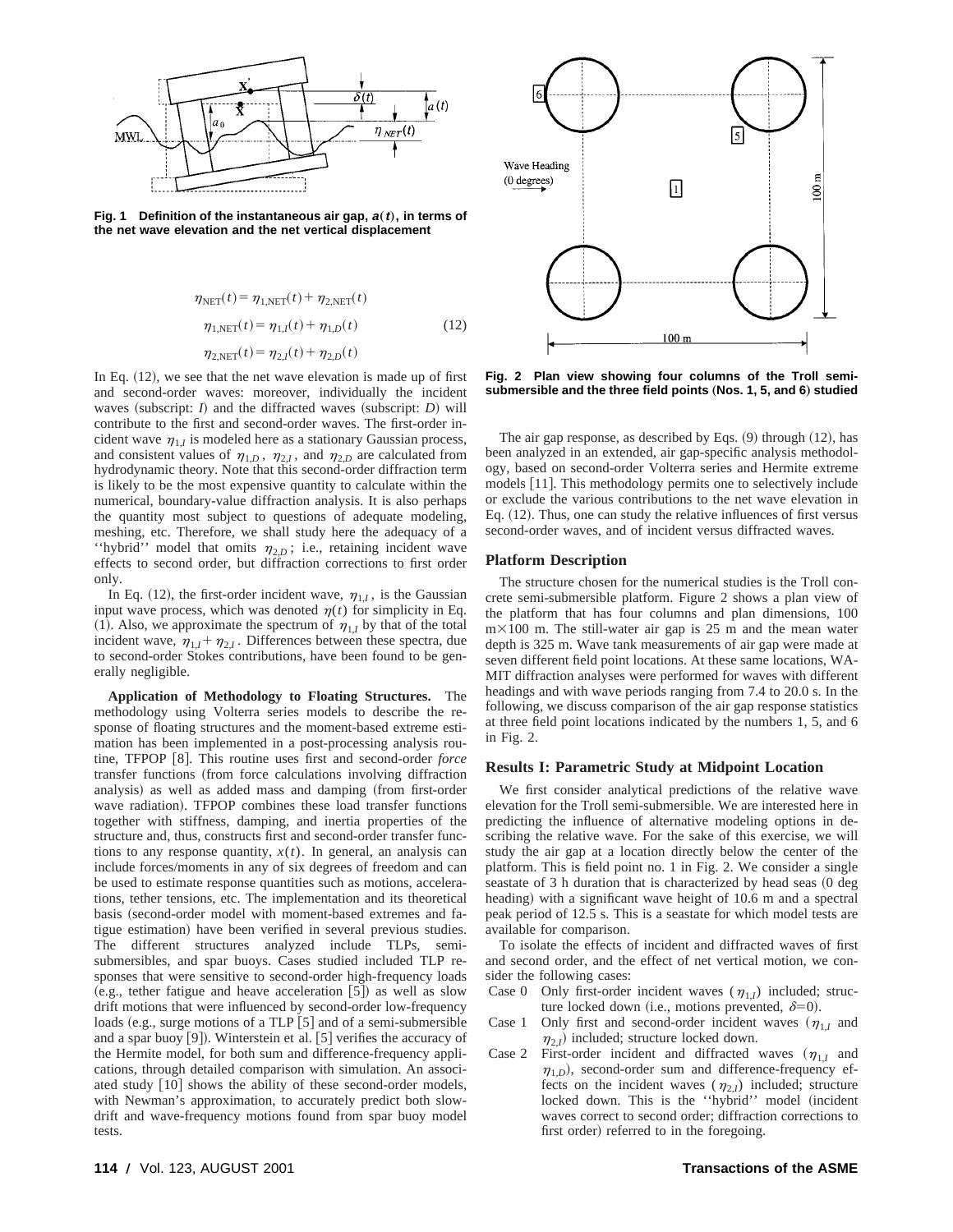| Type of Run | Response               | Mean $(m)$        | Std. Dev(m) | <b>Skewness</b> | <b>Kurtosis</b> | Median Maximum<br>$(Minimum)$ (m) | Peak Factor |
|-------------|------------------------|-------------------|-------------|-----------------|-----------------|-----------------------------------|-------------|
| Case 0      | TOTAL                  | 0.00              | 2.65        | 0.00            | 3.00            | $10.08(-10.08)$                   | 3.8         |
| Case 1      | l <sup>st</sup> -order | 0.00 <sub>1</sub> | 2.65        | 0.00            | 3.00            | $10.08(-10.08)$                   |             |
|             | TOTAL                  | 0.00              | 2.70        | 0.20            | 3.06            | $11.17(-8.91)$                    | 4.1         |
| Case 2      | $1st$ -order           | 0.00              | 3.25        | 0.00            | 3.00            | $12.08(-12.08)$                   |             |
|             | TOTAL                  | 0.00              | 3.27        | 0.09            | 3.04            | $12.11(-11.05)$                   | 3.7         |
| Case 3      | $1st$ -order           | 0.00              | 3.25        | 0.00            | 3.00            | $12.08(-12.08)$                   |             |
|             | TOTAL                  | 0.00              | 3.50        | 0.54            | 4.12            | 19.23 (-12.54)                    | 5.5         |
| Heave       | $1st$ -order           | 0.00              | 0.78        | 0.00            | 3.00            | $2.81(-2.81)$                     |             |
|             | TOTAL                  | 0.07              | 0.79        | 0.21            | 3.13            | $3.34(-2.54)$                     | 4.1         |
| <b>Base</b> | $1st$ -order           | 0.00              | 2.52        | 0.00            | 3.00            | $9.44(-9.44)$                     |             |
|             | <b>TOTAL</b>           | $-0.07$           | 2.85        | 0.50            | 4.55            | 17.18 (-12.38)                    | 6.1         |

**Table 1 Response statistics for cases involving different modeling options**

Case 3 Full first and second-order incident and diffracted waves  $(\eta_{1,I}, \eta_{1,D}, \eta_{2,I}, \text{ and } \eta_{2,D})$  included; structure locked down. Note that second-order diffraction results are available here for sum-frequency effects only. Accordingly, the difference-frequency transfer function for wave elevation is again estimated by Stokes theory (ignoring the presence of the structure) as in Case 2. From experience with other cases, we anticipate the neglect of diffraction effects on difference-frequency terms to have relatively minor consequence, although their inclusion will typically serve to mildly decrease nonlinear effects.

Heave Structure's have motion  $(\xi_3)$  studied.

Base First and second-order incident and diffracted waves  $(\eta_{1,I}, \eta_{1,D}, \eta_{2,I}, \text{ and } \eta_{2,D})$  included; structure permitted to move in heave, pitch, and roll (i.e.,  $\delta \neq 0$ ).

Table 1 summarizes the predicted response statistics for the Troll submersible in each of the cases defined. (Note that all results seek to model the air gap response except ''Heave,'' which reflects only the vertical structural motion.! The statistics for the total response (i.e., including first and second-order contributions) are presented in Table 1. Also included are response statistics if only the first-order terms are retained.

From Table 1, the following findings may be noted as we move across the various cases:

- Case 0 Because Case 0 includes only first-order incident waves, the net wave elevation (TOTAL) is seen to be Gaussian as expected (e.g., skewness=0 and kurtosis=3). Also, the rms response  $(2.65 \text{ m})$  is equal to one-fourth of the significant wave height  $(10.6 \text{ m})$ , as expected. The Gaussian character of the response is also confirmed by the peak factor on the median extreme of 3.8, as found from Eq. (8) with  $p=0.5$ ,  $T=3$  h=10800 s, and response median-upcrossing rate,  $v_0 = 0.1 \text{ s}^{-1}$ .
- Case 1 Case 1 includes a second-order Stokes incident wave process, which causes the net wave elevation to be non-Gaussian and positively skewed. The second-order process provides a small contribution to the total response: the total process rms  $(2.70 \text{ m})$  is only 2 percent larger than that of the first-order process  $(2.65 \text{ m})$ . This suggests that the spectrum of the first-order process is well approximated by that of the total process, as implicitly assumed here. The peak factor of the total process is 4.1 (only slightly non-Gaussian).
- Case 2 Addition of the first-order diffracted waves in Case 2  $r$ (relative to Case 1) has the effect of raising the rms of the first-order process by 23 percent and the median extreme by 20 percent. (Because a linear effect has been added, we would expect roughly proportional increases in rms and extreme levels.) The peak factor of the total

process response is  $3.7$  (i.e., the total process is more Gaussian than in Case 1 due to the larger relative contribution of the first-order effects).

- Case 3 Addition of second-order diffracted waves in Case 3 (relative to Case 2) causes a large increase in response, most notably in its extreme levels. In particular, the rms level changes only from 3.27 to 3.50, while the peak factor grows from 3.7 to 5.5. As we shall see in the forthcoming, these larger peak factors may be more consistent with the observed behavior in model test experiments. Note also that these enhanced peak factors are due to the marked non-Gaussian behavior predicted in this case: the skewness value is predicted to be 0.54, and the kurtosis value to be 4.12, both far exceeding corresponding values in all earlier cases.
- Heave The results for heave motions again show that nonlinear effects (here, the effect of difference-frequency slowdrift motions) only mildly influence rms values  $(0.78)$ increases only to  $0.79$ ), but more notably increases skewed, non-Gaussian behavior (skewness value of  $(0.21)$ .
- Base Finally, the base case results predict the relative wave response, from a structure now permitted to move. These results combine our ''best'' model of the wave elevation (including second-order diffraction effects as in Case 3) with our correlated model of associated vertical motions (at this midpoint location, due to heave only!. As in Case 3, the results here show particularly strong non-Gaussian behavior: skewness value of 0.54, kurtosis of 4.55, and peak factor of 6.1. In view of their similarity with Case 3 values, these strongly non-Gaussian effects appear due to the presence of secondorder diffracted waves, and are not weakened when structural motions are included. Of course, by permitting the structure to move with the waves, the relative wave response is reduced as compared with the lockeddown structure in Case 3: reductions in standard deviations from 3.50 to 2.85 m, and in median extremes from 19.23 to 17.18 m. These reductions appear quite consistent with the marginal heave statistics shown in Table 1.

#### **Results II: Best Predictions Versus Observations at Selected Locations**

We next study three different field point locations and compare analytical predictions with model test results. Four different seastates are considered:

1  $H_s = 10.6$  m,  $T_p = 12.5$  s 2  $H_s = 12.6$  m,  $T_p = 13.5$  s

#### **Journal of Offshore Mechanics and Arctic Engineering AUGUST 2001, Vol. 123 / 115**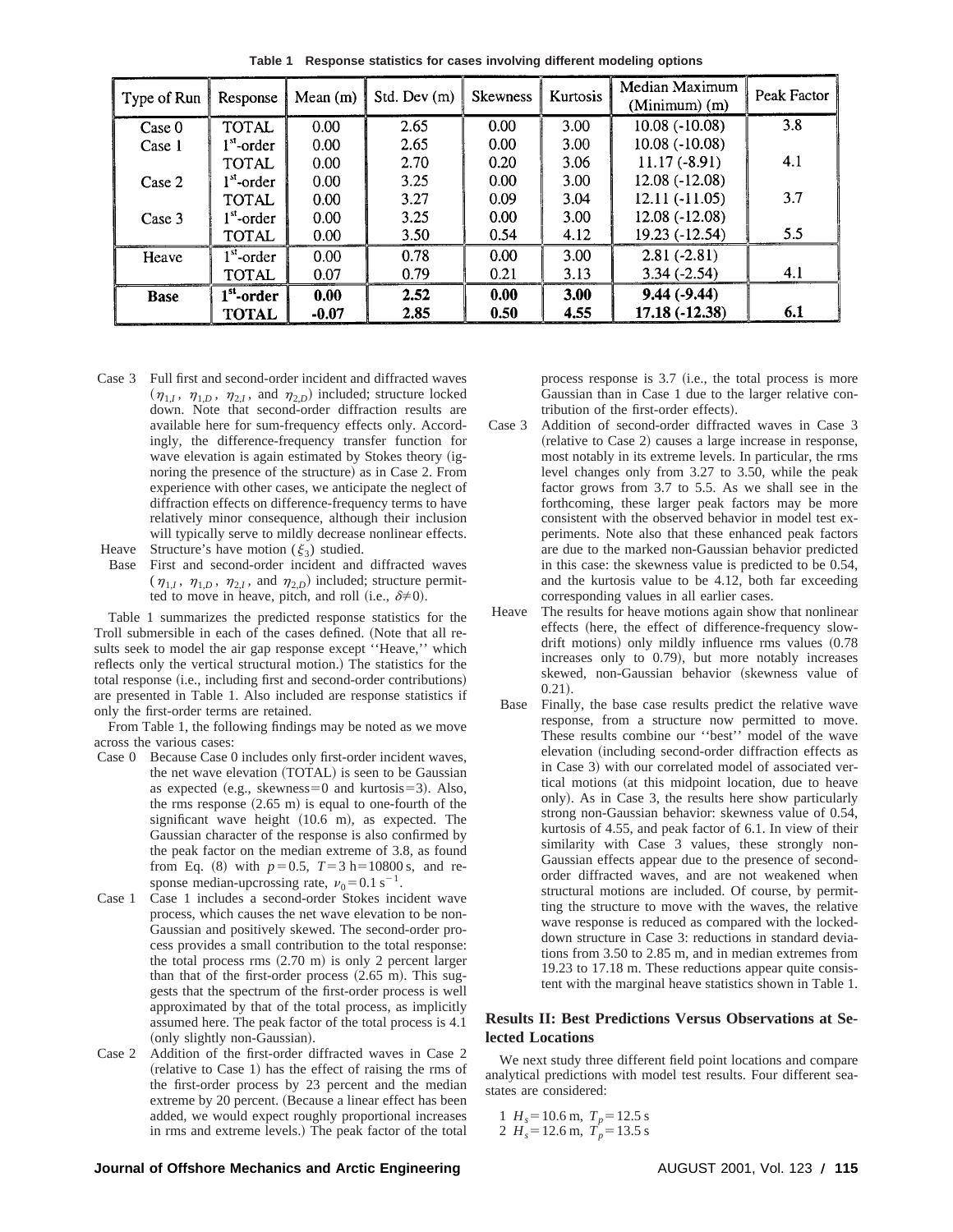| <b>Field Point</b>             | $H_{\rm s}$ (m) | $T_{\rm p}$ (s) | Analysis w/o $2nd$ -order diff. TF |     | Analysis w/ $2nd$ -order diff. TF | <b>Wave Tank Tests</b> |              |     |
|--------------------------------|-----------------|-----------------|------------------------------------|-----|-----------------------------------|------------------------|--------------|-----|
|                                |                 |                 | $\sigma(m)$                        | PF  | $\sigma$ (m)                      | PF                     | $\sigma$ (m) | PF  |
| No. 1<br>at center             | 10.6            | 12.5            | 2.55                               | 3.7 | 2.85                              | 6.0                    | $\bullet$    |     |
|                                | 12.6            | 13.5            | 2.96                               | 3.8 | 3.37                              | 6.2                    | 2.78         | 6.5 |
|                                | 13.3            | 13.0            | 3.19                               | 3.8 | 3.71                              | 6.4                    |              |     |
|                                | 14.5            | 14.0            | 3.34                               | 3.8 | 3.89                              | 6.4                    | 3.20         | 4.3 |
| No. 5<br>on diagonal           | 10.6            | 12.5            | 3.16                               | 4.1 | 3.26                              | 5.3                    |              |     |
|                                | 12.6            | 13.5            | 3.53                               | 4.1 | 3.68                              | 5.6                    | 3.56         | 4.6 |
|                                | 13.3            | 13.0            | 3.87                               | 4.2 | 4.05                              | 5.7                    |              |     |
|                                | 14.5            | 14.0            | 3.93                               | 4.2 | 4.15                              | 5.8                    | 4.10         | 5.1 |
| No. 6<br>in front of<br>column | 10.6            | 12.5            | 3.62                               | 3.7 | 3.66                              | 3.7                    |              |     |
|                                | 12.6            | 13.5            | 3.78                               | 3.7 | 3.85                              | 4.1                    | 2.69         | 6.3 |
|                                | 13.3            | 13.0            | 4.29                               | 3.7 | 4.37                              | 4.0                    | $\bullet$    |     |
|                                | 14.5            | 14.0            | 4.13                               | 3.8 | 4.24                              | 4.4                    | 3.17         | 5.7 |

**Table 2 Predicted and measured response statistics at three field point locations for four seastates**

3  $H_s = 13.3$  m,  $T_p = 13.0$  s

4 
$$
H_s = 14.5
$$
 m,  $T_p = 14.0$  s

These four seastates are chosen to conform with 3-h model tests, all performed for head seas. In Table 2, results are shown for three field points, including again the platform midpoint and two other locations nearer to columns. In all cases, we focus on numerical values of the rms and peak factor (PF) only.

We first compare results from two different models: the most detailed model (the earlier "base" case), and its nearest competitor (which neglects second-order diffraction effects on the wave elevation, calculated at each field point). As discussed earlier, this simpler ("hybrid") model is significantly less costly. As such, it is interesting to consider whether it can usefully approximate the more expensive base case results.

Comparing the results of the two models (in Table 2), secondorder diffraction is found to 1) only moderately increase the rms response, but 2) markedly increase peak factors, and hence predicted extremes. Thus, even if second-order effects in the incident wave are retained, unconservative air gap predictions may result if second-order diffraction effects are neglected. The strength of this second-order diffraction correction is found to depend on the location; particularly strong non-Gaussian behavior is predicted at the platform midpoint, as compared with predictions corresponding to other points nearer a column.

Finally, we compare the model predictions with the observed wave tank statistics, shown in the final two columns of Table 2. We first note that these observed extremes (peak factors) each

arise from a single 3-h test, and are therefore rather noisy estimates of the median values across many similar 3-h conditions. Even with that caveat, these results strongly suggest that secondorder diffraction effects should not be ignored. Models that ignore these effects underestimate the observed peak factors, across all tests and locations considered.

When second-order diffraction effects are included, peak factors are no longer systematically underestimated. Agreement with observations remains imperfect, however. At some locations such as the platform midpoint, the predictions may appear somewhat ''too nonlinear.'' Nonetheless, these results suggest that nonlinear diffraction effects can be important, and should be studied further. We believe that the general statistical models presented here, which estimate extremes from a limited set of statistical moments, offer an efficient approach to assess the impact of various nonlinear models on extreme response levels. To support this, Fig. 3 compares predicted model test results (see  $[1]$ ) from a smaller semi-submersible platform, Veslefrikk for two seastates (with 12 and 14-m significant wave heights). Results are shown for a locked-down structure across nine measured field points. Two moment-based Hermite predictions are shown: 1) results using moments from the "hybrid" diffraction model, and 2) results using moments from the measured time histories. As with the Troll results, the hybrid model consistently underestimates the air gap demand. Knowledge of the actual moments generally improves prediction, particularly in the 12-m seastate. Although accurate results have been found for 20-min extremes, for the 14-m sea-



Fig. 3 Veslefrikk air gap response (peak factor in 3 h)—measurements versus analytical predictions at nine **different field points for two seastates;**  $H_s = 12$  and 14 m